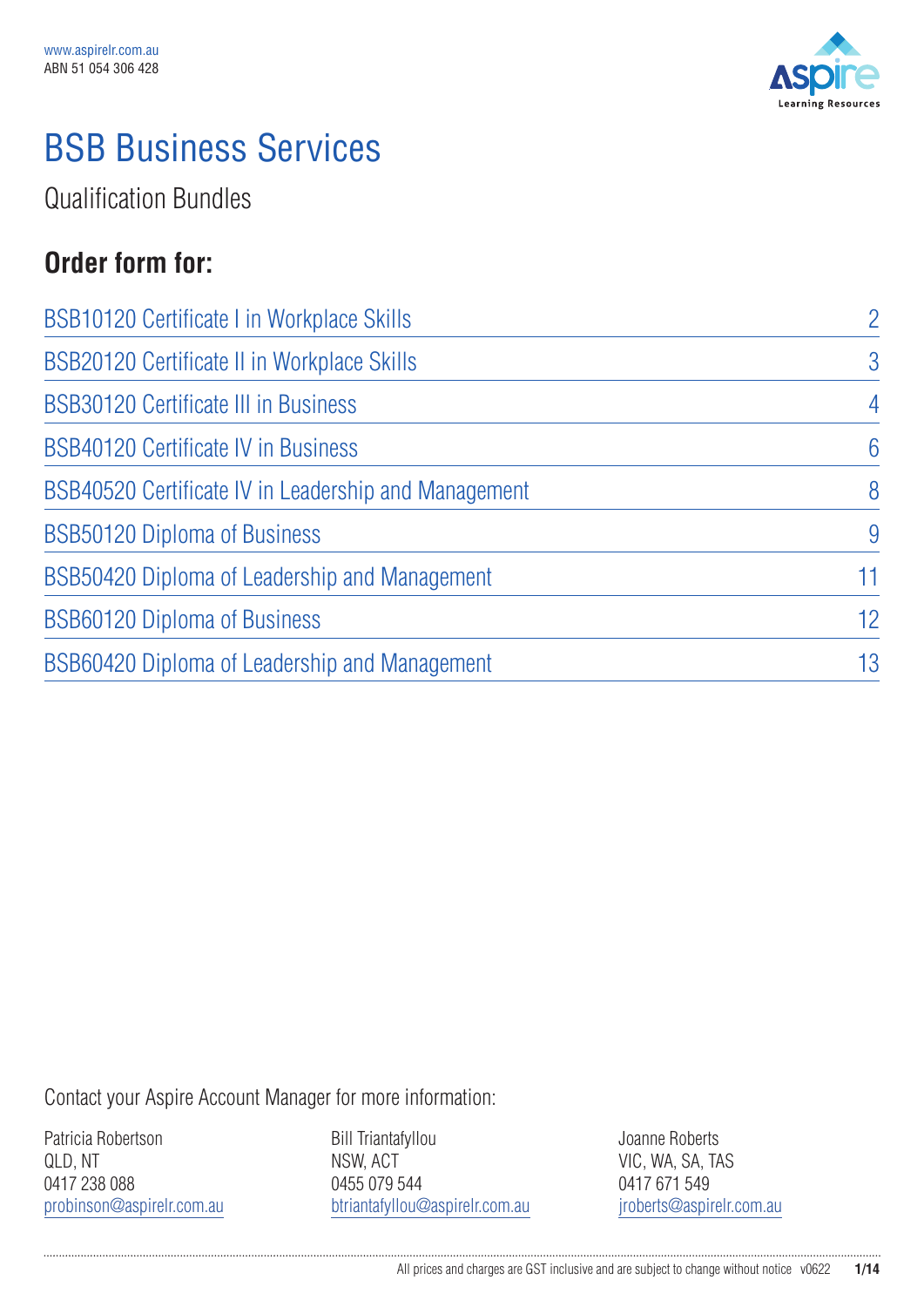

### BSB10120 Certificate I in Workplace Skills

#### **Qualification requirement**

Total number of units  $-6$ 

- $\rightarrow$  2 core units
- $\rightarrow$  4 elective units

| <b>Code</b>                      | <b>Unit of Competency</b>                                     | Office use | <b>Select</b> |
|----------------------------------|---------------------------------------------------------------|------------|---------------|
| <b>Core Units</b>                |                                                               |            |               |
| BSB0PS101                        | Use business resources                                        | BBOPS1010B | ☑             |
| BSBPEF101                        | Plan and prepare for work readiness                           | BBPEF1010B | ☑             |
| <b>Elective Units - Choose 4</b> |                                                               |            |               |
| BSBCMM211                        | Apply communication skills                                    | BBCMM211QB |               |
| BSBCRT201                        | Develop and apply thinking and problem solving skills         | BBCRT201QB |               |
| BSB0PS201                        | Work effectively in business environments                     | BBOPS201QB |               |
| BSBPEF201                        | Support personal wellbeing in the workplace                   | BBPEF201QB | П             |
| BSBPEF202                        | Plan and apply time management                                | BBPEF202QB |               |
| BSBSUS211                        | Participate in sustainable work practices                     | BBSUS211QB | П             |
| BSBTEC203                        | Research using the internet                                   | BBTEC2030B |               |
| BSBWHS211                        | Contribute to the health and safety of self and others        | BBWHS211QB | П             |
| FSKDIG002                        | Use digital technology for routine and simple workplace tasks | FSDIG002QB |               |
| FSKLRG011                        | Use routine strategies for work-related learning              | FSLRG011QB |               |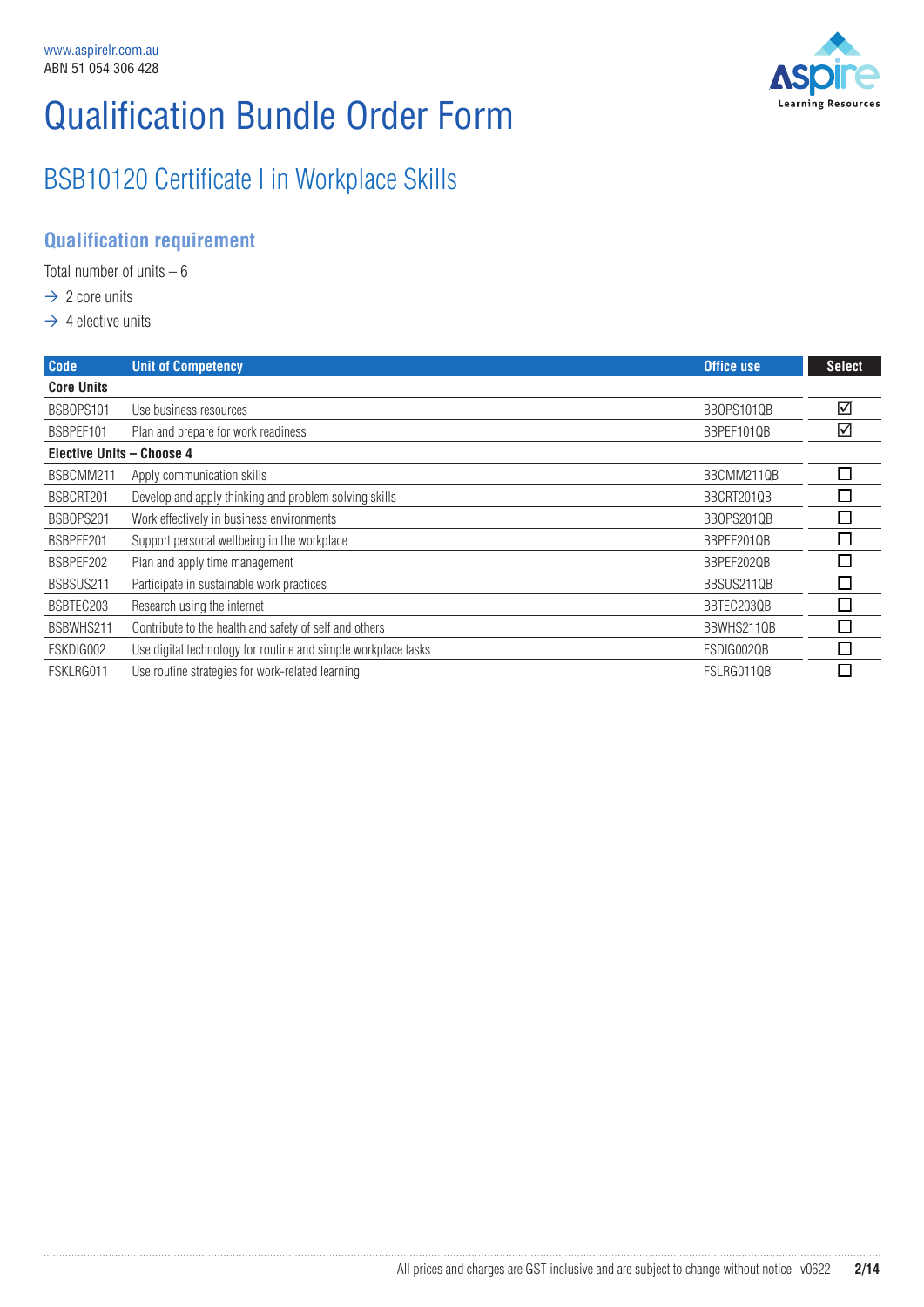

### BSB20120 Certificate II in Workplace Skills

#### **Qualification requirement**

Total number of units  $-10$ 

- $\rightarrow$  5 core units
- $\rightarrow$  5 elective units, of which:
	- 1 elective unit must be selected from Group A
	- 1 elective unit must be selected from Group B
	- for the remaining 3 elective units, up to 3 units may be selected from Groups A, B and C

| <b>Code</b>                   | <b>Unit of Competency</b>                                     | Office use  | <b>Select</b> |
|-------------------------------|---------------------------------------------------------------|-------------|---------------|
| <b>Core Units</b>             |                                                               |             |               |
| BSBCMM211                     | Apply communication skills                                    | BBCMM211QB  | ☑             |
| BSB0PS201                     | Work effectively in business environments                     | BBOPS201QB  | ☑             |
| BSBPEF202                     | Plan and apply time management                                | BBPEF202QB  | ☑             |
| BSBSUS211                     | Participate in sustainable work practices                     | BBSUS211QB  | ☑             |
| BSBWHS211                     | Contribute to the health and safety of self and others        | BBWHS211QB  | ☑             |
| <b>Group A Elective Units</b> |                                                               |             |               |
| BSBCRT201                     | Develop and apply thinking and problem solving skills         | BBCRT2010B  | □             |
| BSBPEF201                     | Support personal wellbeing in the workplace                   | BBPEF201QB  |               |
| BSBPEF302                     | Develop self-awareness                                        | BBPEF302QB  | ٦             |
| <b>Group B Elective Units</b> |                                                               |             |               |
| BSBTEC201                     | Use business software applications                            | BBTEC201QB  | П             |
| BSBTEC202                     | Use digital technologies to communicate in a work environment | BBTEC202QB  | Ξ             |
| BSBTEC203                     | Research using the internet                                   | BBTEC203QB  | П             |
| <b>Group C Elective Units</b> |                                                               |             |               |
| BSB0PS203                     | Deliver a service to customers                                | BBOPS203QB  | ٦             |
| BSBPEF101                     | Plan and prepare for work readiness                           | BBPEF101QB  | $\mathcal{L}$ |
| SIRXCEG002                    | Assist with customer difficulties                             | BBXCEG002QB |               |
| SIRXPDK001                    | Advise on products and services                               | BBXPDK001QB |               |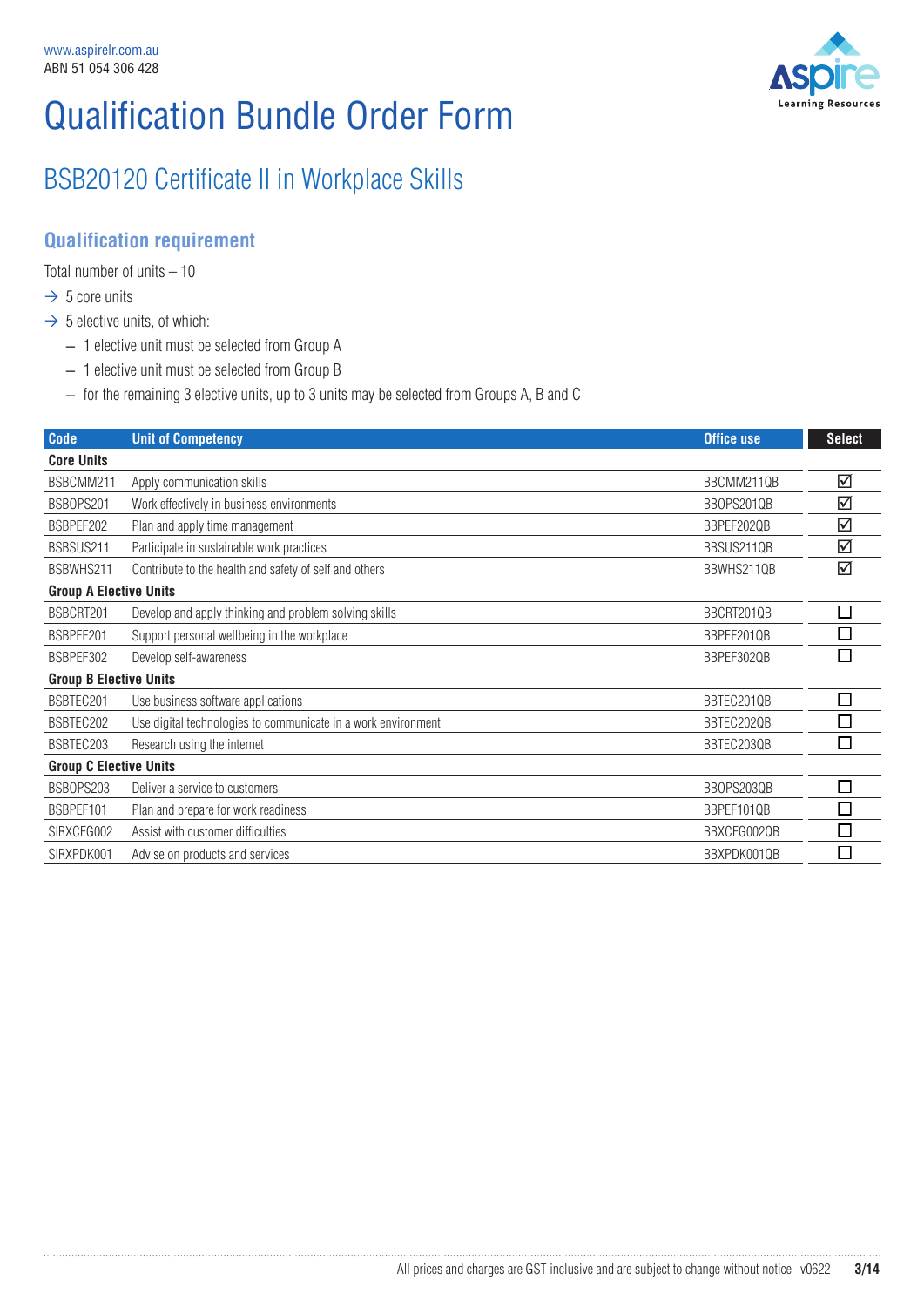

### BSB30120 Certificate III in Business

#### **Qualification requirement**

Total number of units – 13

- $\rightarrow$  6 core units
- $\rightarrow$  7 elective units, of which:
	- 2 elective units must be selected from Group A
	- 1 elective unit must be selected from Group B
	- for the remaining 3 elective units, up to 3 units may be selected from Groups A–G

| <b>Code</b>                   | <b>Unit of Competency</b>                                                      | <b>Office use</b> | <b>Select</b> |
|-------------------------------|--------------------------------------------------------------------------------|-------------------|---------------|
| <b>Core Units</b>             |                                                                                |                   |               |
| BSBCRT311                     | Apply critical thinking skills in a team environment                           | BBCRT311QB        | ☑             |
| BSBPEF201                     | Support personal wellbeing in the workplace                                    | BBPEF201QB        | ☑             |
| BSBSUS211                     | Participate in sustainable work practices                                      | BBSUS211QB        | ☑             |
| BSBTWK301                     | Use inclusive work practices                                                   | BBTWK301QB        | ☑             |
| BSBWHS311                     | Assist with maintaining workplace safety                                       | BBWHS311QB        | ☑             |
| BSBXCM301                     | Engage in workplace communication                                              | BBXCM301QB        | ☑             |
| <b>Group A Elective Units</b> |                                                                                |                   |               |
| BSBTEC202                     | Use digital technologies to communicate in a work environment                  | BBTEC202QB        | $\Box$        |
| BSBTEC301                     | Design and produce business documents                                          | BBTEC301QB        | $\Box$        |
| BSBTEC302                     | Design and produce spreadsheets                                                | BBTEC302QB        | □             |
| BSBTEC303                     | Create electronic presentations                                                | BBTEC303QB        | $\Box$        |
| BSBTEC404                     | Use digital technologies to collaborate in a work environment                  | BBTEC404QB        | $\Box$        |
| BSBWRT311                     | Write simple documents                                                         | BBWRT311QB        | $\Box$        |
| BSBXCS303                     | Securely manage personally identifiable information and workplace information  | BBXCS303QB        | П             |
| <b>Group B Elective Units</b> |                                                                                |                   |               |
| BSBPEF301                     | Organise personal work priorities                                              | BBPEF301QB        | □             |
| BSBPMG430                     | Undertake project work                                                         | BBPMG430QB        | $\Box$        |
| BSBSTR301                     | Contribute to continuous improvement                                           | BBSTR301QB        | $\sqcup$      |
| BSBWHS332X                    | Apply infection control prevention and control procedures to own work activity | BBWHS332XQB       | $\Box$        |
| <b>Group C Elective Units</b> |                                                                                |                   |               |
| BSBCRT412                     | Articulate, present and debate ideas                                           | BBCRT412QB        | □             |
| BSBLDR301                     | Support effective workplace relationships                                      | BBLDR301QB        | $\Box$        |
| BSBPEF302                     | Develop self-awareness                                                         | BBPEF302QB        | □             |
| BSBXTW301                     | Work in a team                                                                 | BBXTW301QB        | $\Box$        |
| <b>Group D Elective Units</b> |                                                                                |                   |               |
| BSB0PS304                     | Deliver and monitor a service to customers                                     | BBOPS304QB        | □             |
| BSB0PS305                     | Process customer complaints                                                    | BBOPS305QB        | $\Box$        |
| BSBXDB301                     | Respond to the service needs of customers and clients with disability          | BBXDB301QB        | $\Box$        |
| SIRXCEG002                    | Assist with customer difficulties                                              | BBXCEG002QB       | $\Box$        |
| SIRXOSM003                    | Use social media and online tools                                              | BBX0SM003QB       | П             |
| SIRXPDK001                    | Advise on products and services                                                | BBXPDK001QB       | $\Box$        |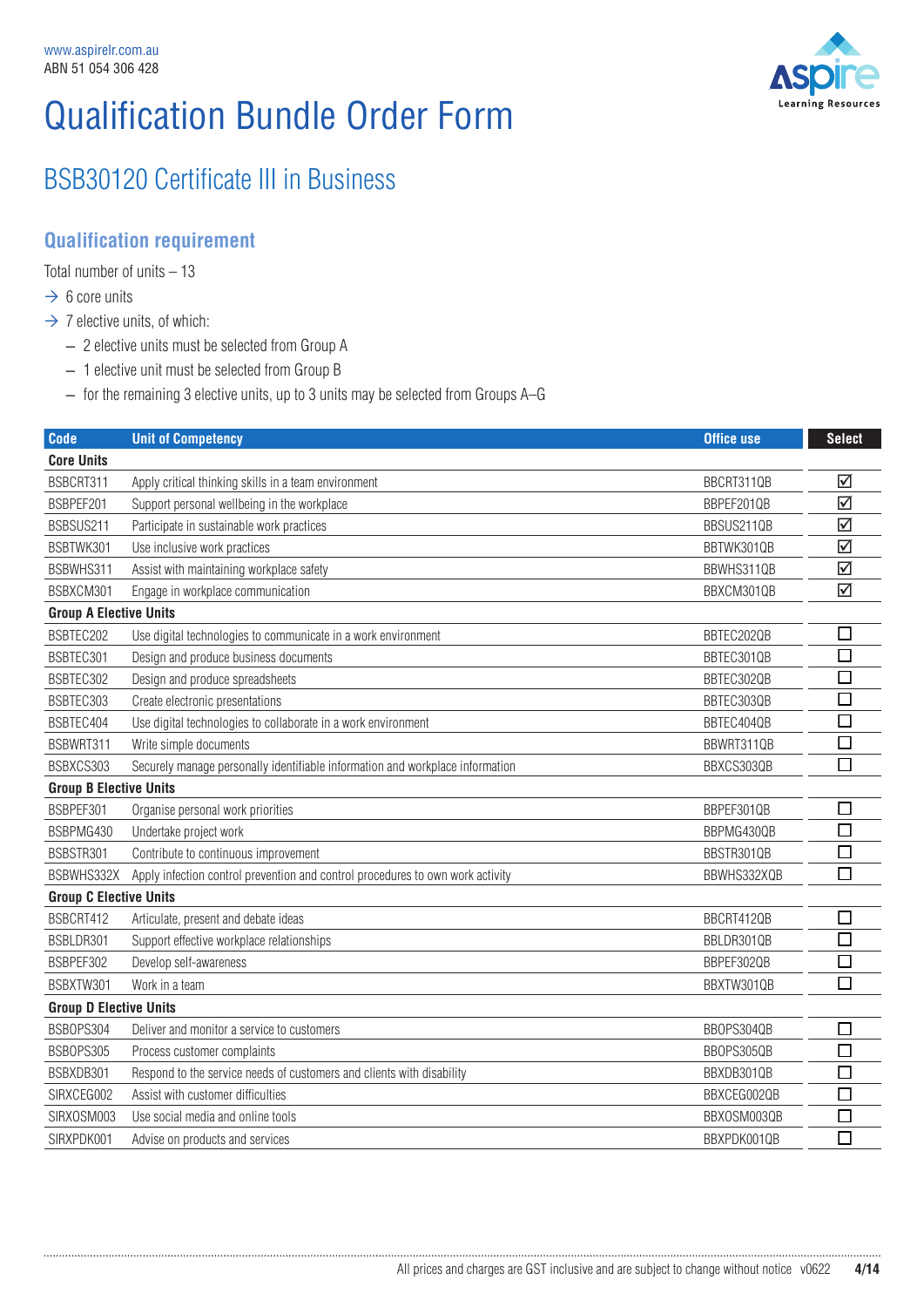

| <b>Code</b>                   | <b>Unit of Competency</b>      | <b>Office use</b> | <b>Select</b> |
|-------------------------------|--------------------------------|-------------------|---------------|
| <b>Group E Elective Units</b> |                                |                   |               |
| BSB0PS301                     | Maintain business resources    | BBOPS301QB        |               |
| BSB0PS303                     | Organise schedules             | BBOPS303QB        |               |
| BSBPUR301                     | Purchase goods and services    | BBPUR301QB        |               |
| <b>Group G Elective Units</b> |                                |                   |               |
| BSBINS302                     | Organise workplace information | BBINS302QB        |               |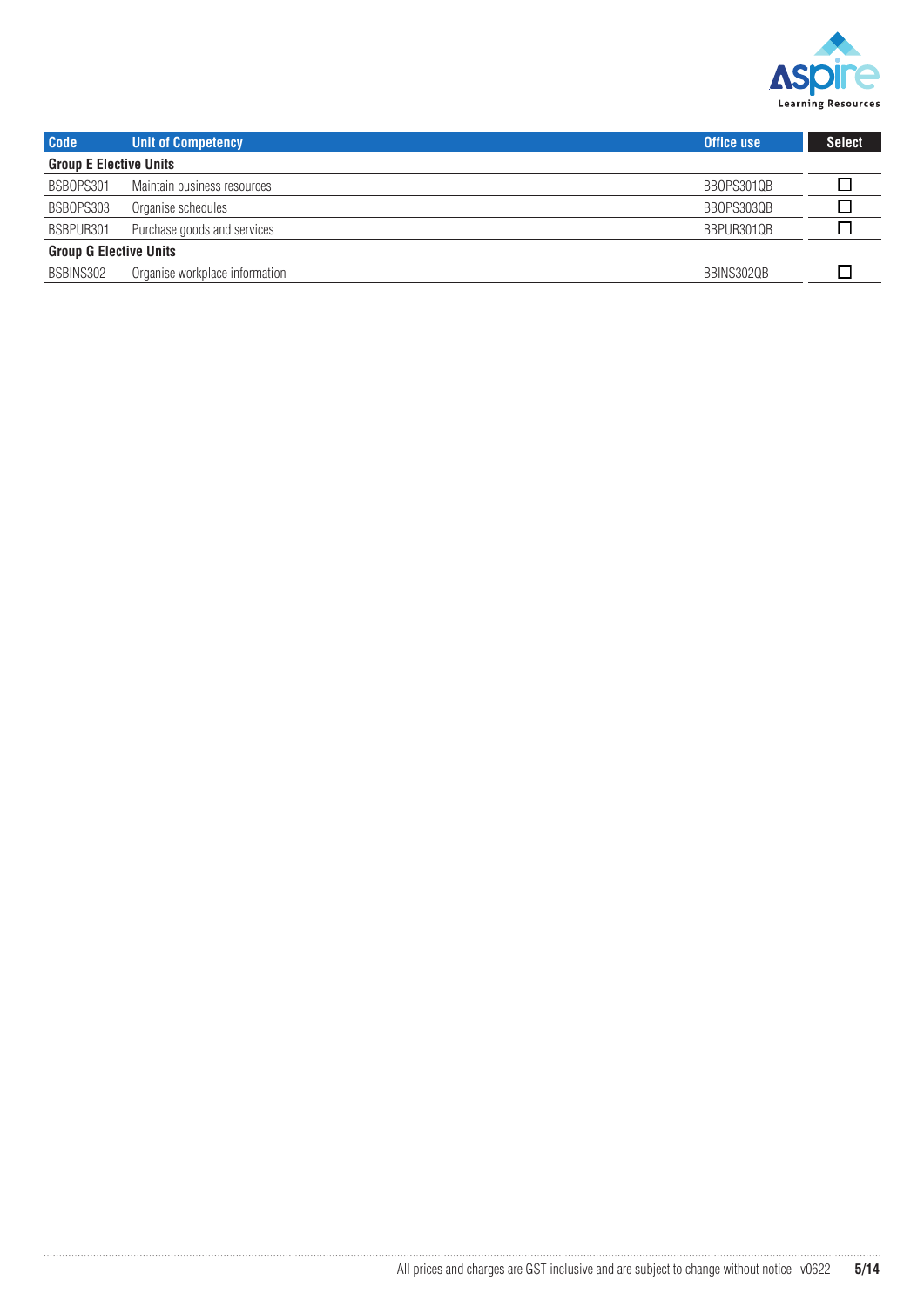

### BSB40120 Certificate IV in Business

#### **Qualification requirement**

Total number of units – 12

- $\rightarrow$  6 core units
- $\rightarrow$  6 elective units, of which:

- 2 elective units must be selected from Group A
- for the remaining 4 elective units, up to 4 units may be selected from Groups A–G

| <b>Code</b>                   | <b>Unit of Competency</b>                                     | <b>Office use</b> | <b>Select</b> |
|-------------------------------|---------------------------------------------------------------|-------------------|---------------|
| <b>Core Units</b>             |                                                               |                   |               |
| BSBCRT411                     | Apply critical thinking to work practices                     | BBCRT411QB        | ☑             |
| BSBTEC404                     | Use digital technologies to collaborate in a work environment | BBTEC404QB        | ☑             |
| BSBTWK401                     | Build and maintain business relationships                     | BBTWK401QB        | ☑             |
| BSBWHS411                     | Implement and monitor WHS policies, procedures and programs   | BBWHS411QB        | ☑             |
| BSBWRT411                     | Write complex documents                                       | BBWRT411QB        | ☑             |
| BSBXCM401                     | Apply communication strategies in the workplace               | BBXCM401QB        | ☑             |
| <b>Group A Elective Units</b> |                                                               |                   |               |
| BSBPEF401                     | Manage personal health and wellbeing                          | BBPEF401QB        | $\Box$        |
| BSBPEF402                     | Develop personal work priorities                              | BBPEF402QB        | $\Box$        |
| BSBPEF502                     | Develop and use emotional intelligence                        | BBPEF502QB        | $\Box$        |
| <b>Group B Elective Units</b> |                                                               |                   |               |
| BSBCMM411                     | Make presentations                                            | BBCMM411QB        | $\Box$        |
| BSBCRT412                     | Articulate, present and debate ideas                          | BBCRT412QB        | $\Box$        |
| BSBHRM413                     | Support the learning and development of teams and individuals | BBHRM413QB        | $\Box$        |
| BSBLDR411                     | Demonstrate leadership in the workplace                       | BBLDR411QB        | $\Box$        |
| BSBPEF501                     | Manage personal and professional development                  | BBPEF501QB        | $\Box$        |
| BSBSTR401                     | Promote innovation in team environments                       | BBSTR401QB        | $\Box$        |
| BSBXDB501                     | Support staff members with disability in the workplace        | BBXDB501QB        | $\Box$        |
| BSBXTW401                     | Lead and facilitate a team                                    | BBXTW401QB        | $\Box$        |
| <b>Group C Elective Units</b> |                                                               |                   |               |
| BSB0PS401                     | Coordinate business resources                                 | BBOPS401QB        | $\Box$        |
| BSB0PS405                     | Organise business meetings                                    | BBOPS405QB        | $\Box$        |
| BSBPMG430                     | Undertake project work                                        | BBPMG430QB        | $\Box$        |
| BSBTEC403                     | Apply digital solutions to work processes                     | BBTEC403QB        | $\Box$        |
| <b>Group D Elective Units</b> |                                                               |                   |               |
| BSBMKG433                     | Undertake marketing activities                                | BBMKG433QB        | $\Box$        |
| BSBMKG435                     | Analyse consumer behaviour                                    | BBMKG435QB        | $\Box$        |
| BSBMKG439                     | Develop and apply knowledge of communications industry        | BBMKG439QB        | $\Box$        |
| BSB0PS402                     | Coordinate business operational plans                         | BBOPS402QB        | $\Box$        |
| BSB0PS403                     | Apply business risk management processes                      | BBOPS403QB        | $\Box$        |
| BSB0PS404                     | Implement customer service strategies                         | BBOPS404QB        | $\Box$        |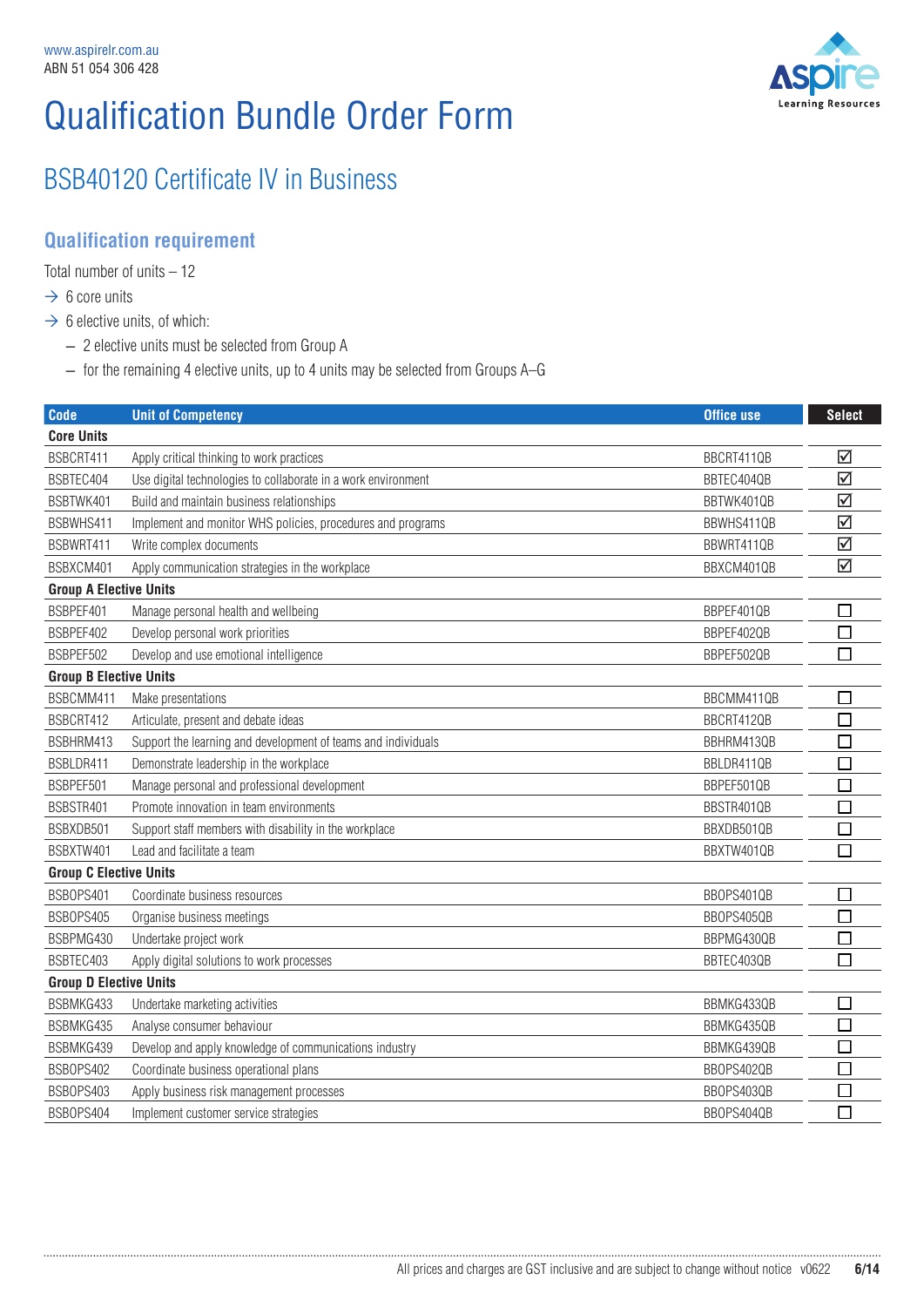

| <b>Code</b>                   | <b>Unit of Competency</b>                                        | <b>Office use</b> | <b>Select</b> |
|-------------------------------|------------------------------------------------------------------|-------------------|---------------|
| <b>Group E Elective Units</b> |                                                                  |                   |               |
| BSBSUS411                     | Implement and monitor environmentally sustainable work practices | BBSUS411QB        |               |
| BSBSUS511                     | Develop workplace policies and procedures for sustainability     | BBSUS511QB        |               |
| <b>Group G Elective Units</b> |                                                                  |                   |               |
| BSBXCS401                     | Maintain security of digital devices                             | BBXCS4010B        |               |
| BSBXCS402                     | Promote workplace cyber security awareness and practices         | BBXCS402QB        |               |
| BSBXCS403                     | Contribute to cyber security threat assessments                  | BBXCS403QB        |               |
| BSBXCS405                     | Contribute to cyber security incident responses                  | BBXCS405QB        |               |
|                               |                                                                  |                   |               |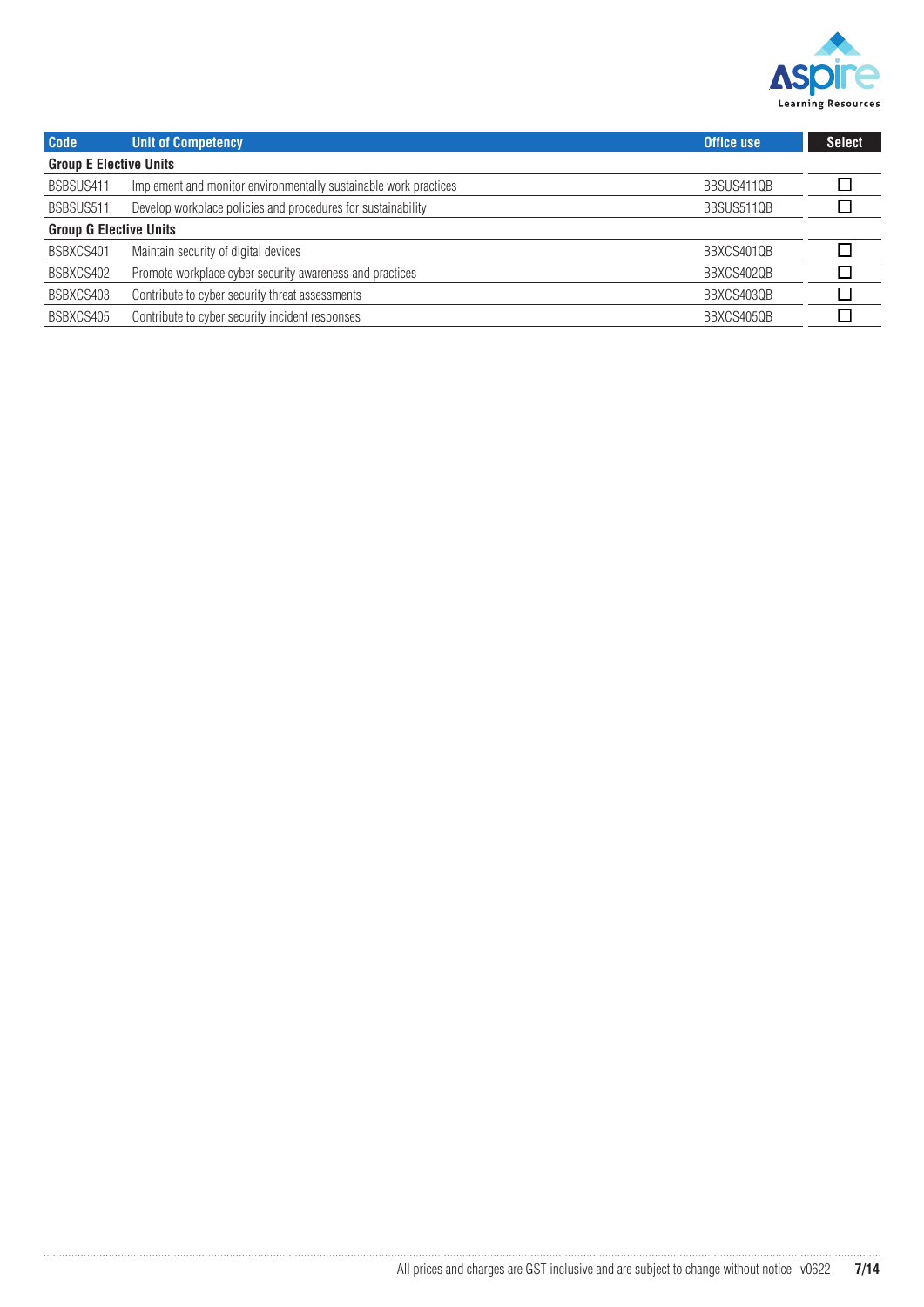

### BSB40520 Certificate IV in Leadership and Management

#### **Qualification requirement**

Total number of units – 12

- $\rightarrow$  5 core units
- $\rightarrow$  7 elective units, of which:
	- 4 elective units must be selected from Group A
	- for the remaining 3 elective units, up to 3 units may be selected from Groups A and B

| <b>Code</b>                   | <b>Unit of Competency</b>                                        | <b>Office use</b> | <b>Select</b>               |
|-------------------------------|------------------------------------------------------------------|-------------------|-----------------------------|
| <b>Core Units</b>             |                                                                  |                   |                             |
| BSBLDR411                     | Demonstrate leadership in the workplace                          | BBLDR4110B        | ☑                           |
| BSBLDR413                     | Lead effective workplace relationships                           | BBLDR413QB        | ☑                           |
| BSB0PS402                     | Coordinate business operational plans                            | BBOPS402QB        | ☑                           |
| BSBXCM401                     | Apply communication strategies in the workplace                  | BBXCM401QB        | ☑                           |
| BSBXTW401                     | Lead and facilitate a team                                       | BBXTW401QB        | ☑                           |
| <b>Group A Elective Units</b> |                                                                  |                   |                             |
| BSBCRT411                     | Apply critical thinking to work practices                        | BBCRT411QB        | $\mathcal{L}_{\mathcal{A}}$ |
| BSBLDR412                     | Communicate effectively as a workplace leader                    | BBLDR412QB        |                             |
| BSBLDR414                     | Lead team effectiveness                                          | BBLDR4140B        |                             |
| BSB0PS403                     | Apply business risk management processes                         | BBOPS403QB        |                             |
| BSBPEF402                     | Develop personal work priorities                                 | BBPEF402QB        | $\mathcal{L}_{\mathcal{A}}$ |
| BSBSTR401                     | Promote innovation in team environments                          | BBSTR401QB        |                             |
| BSBSTR502                     | Facilitate continuous improvement                                | BBSTR502QB        |                             |
| BSBTWK401                     | Build and maintain business relationships                        | BBTWK401QB        | <b>College</b>              |
| BSBWHS411                     | Implement and monitor WHS policies, procedures and programs      | BBWHS411QB        |                             |
| <b>Group B Elective Units</b> |                                                                  |                   |                             |
| BSBCRT412                     | Articulate, present and debate ideas                             | BBCRT412QB        | $\Box$                      |
| BSB0PS401                     | Coordinate business resources                                    | BBOPS401QB        |                             |
| BSB0PS404                     | Implement customer service strategies                            | BB0PS404QB        |                             |
| BSB0PS405                     | Organise business meetings                                       | BBOPS405QB        | $\mathcal{L}_{\mathcal{A}}$ |
| BSBPEF401                     | Manage personal health and wellbeing                             | BBPEF401QB        |                             |
| BSBPEF502                     | Develop and use emotional intelligence                           | BBPEF502QB        |                             |
| BSBPMG430                     | Undertake project work                                           | BBPMG430QB        | $\mathcal{L}_{\mathcal{A}}$ |
| BSBSUS411                     | Implement and monitor environmentally sustainable work practices | BBSUS411QB        |                             |
| BSBWRT411                     | Write complex documents                                          | BBWRT411QB        |                             |
| BSBXCS405                     | Contribute to cyber security incident responses                  | BBXCS405QB        |                             |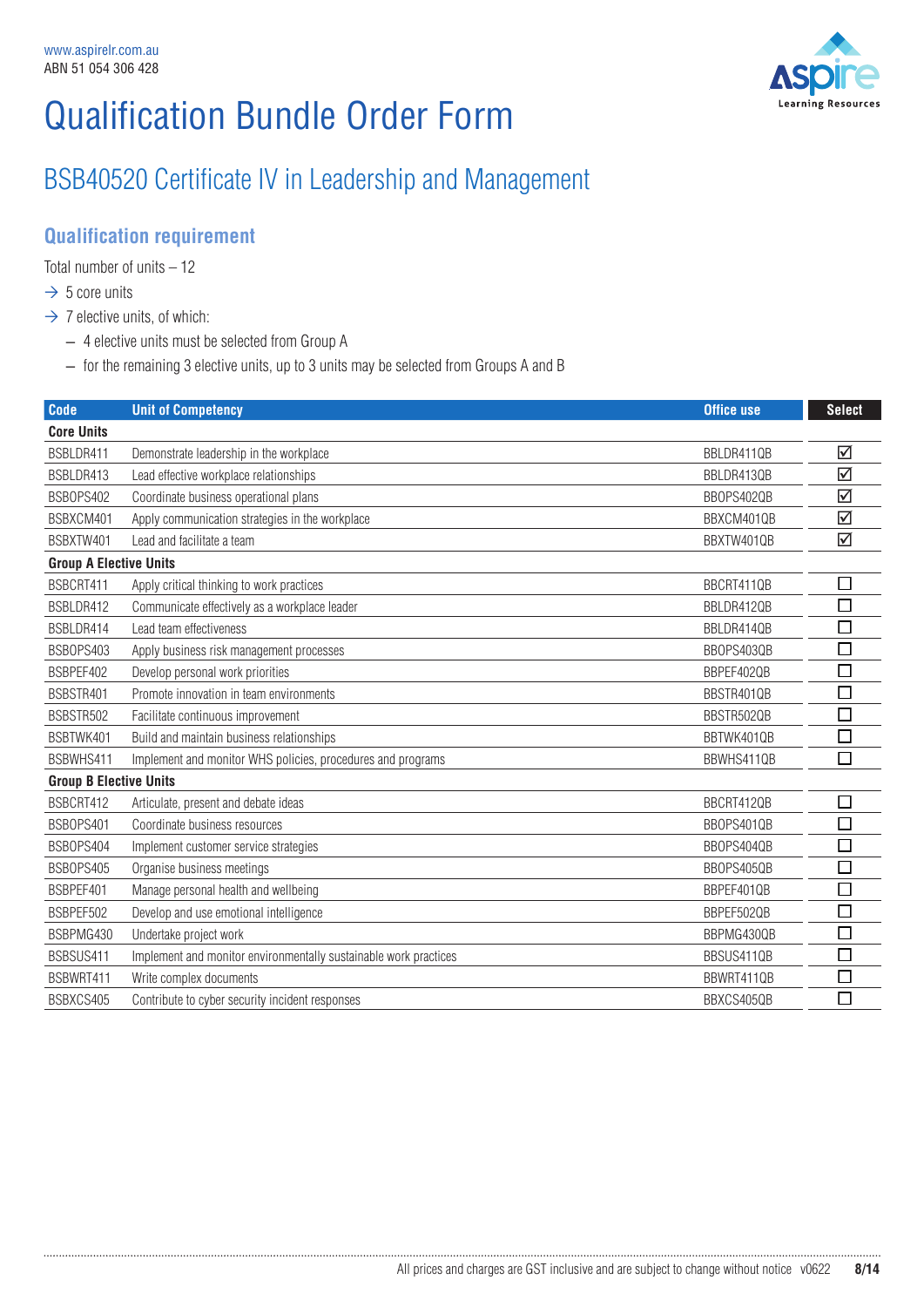

## BSB50120 Diploma of Business

#### **Qualification requirement**

Total number of units – 12

- $\rightarrow$  5 core units
- $\rightarrow$  7 elective units, of which:

- 2 elective units must be selected from Group A
- for the remaining 5 elective units, up to 5 units may be selected from Groups A–F

| <b>Code</b>                   | <b>Unit of Competency</b>                                    | <b>Office use</b> | <b>Select</b>               |
|-------------------------------|--------------------------------------------------------------|-------------------|-----------------------------|
| <b>Core Units</b>             |                                                              |                   |                             |
| BSBCRT511                     | Develop critical thinking in others                          | BBCRT511QB        | ☑                           |
| BSBFIN501                     | Manage budgets and financial plans                           | BBFIN501QB        | ☑                           |
| BSB0PS501                     | Manage business resources                                    | BBOPS501QB        | ☑                           |
| BSBSUS511                     | Develop workplace policies and procedures for sustainability | BBSUS511QB        | ☑                           |
| BSBXCM501                     | Lead communication in the workplace                          | BBXCM501QB        | ☑                           |
| <b>Group A Elective Units</b> |                                                              |                   |                             |
| BSBFIN601                     | Manage organisational finances                               | BBFIN601QB        |                             |
| BSB0PS502                     | Manage business operational plans                            | BBOPS502QB        | $\mathcal{L}_{\mathcal{A}}$ |
| BSB0PS504                     | Manage business risk                                         | BBOPS504QB        |                             |
| BSB0PS601                     | Develop and implement business plans                         | BBOPS601QB        | □                           |
| BSBPMG430                     | Undertake project work                                       | BBPMG430QB        | $\Box$                      |
| BSBPMG534                     | Manage project human resources                               | BBPMG534QB        | □                           |
| BSBSUS601                     | Lead corporate social responsibility                         | BBSUS601QB        | $\Box$                      |
| BSBTWK503                     | Manage meetings                                              | BBTWK503QB        | $\Box$                      |
| <b>Group B Elective Units</b> |                                                              |                   |                             |
| BSBLDR522                     | Manage people performance                                    | BBLDR522QB        | $\Box$                      |
| BSBLDR523                     | Lead and manage effective workplace relationships            | BBLDR523QB        | $\mathcal{L}_{\mathcal{A}}$ |
| BSBPEF501                     | Manage personal and professional development                 | BBPEF501QB        | $\mathcal{L}_{\mathcal{A}}$ |
| BSBTWK501                     | Lead diversity and inclusion                                 | BBTWK501QB        | $\Box$                      |
| BSBTWK502                     | Manage team effectiveness                                    | BBTWK502QB        | $\mathcal{L}_{\mathcal{A}}$ |
| BSBXDB501                     | Support staff members with disability in the workplace       | BBXDB501QB        | $\Box$                      |
| <b>Group C Elective Units</b> |                                                              |                   |                             |
| BSBCRT412                     | Articulate, present and debate ideas                         | BBCRT412QB        | $\Box$                      |
| BSBCRT611                     | Apply critical thinking for complex problem solving          | BBCRT601QB        | $\Box$                      |
| BSBLDR601                     | Lead and manage organisational change                        | BBLDR601QB        | $\Box$                      |
| BSBPEF401                     | Manage personal health and wellbeing                         | BBPEF401QB        | $\mathcal{L}_{\mathcal{A}}$ |
| BSBPEF502                     | Develop and use emotional intelligence                       | BBPEF502QB        | $\Box$                      |
| BSBSTR502                     | Facilitate continuous improvement                            | BBSTR502QB        |                             |
| BSBSTR601                     | Manage innovation and continuous improvement                 | BBSTR601QB        | $\Box$                      |
| <b>Group D Elective Units</b> |                                                              |                   |                             |
| BSBWHS521                     | Ensure a safe workplace for a work area                      | BBWHS521QB        | $\Box$                      |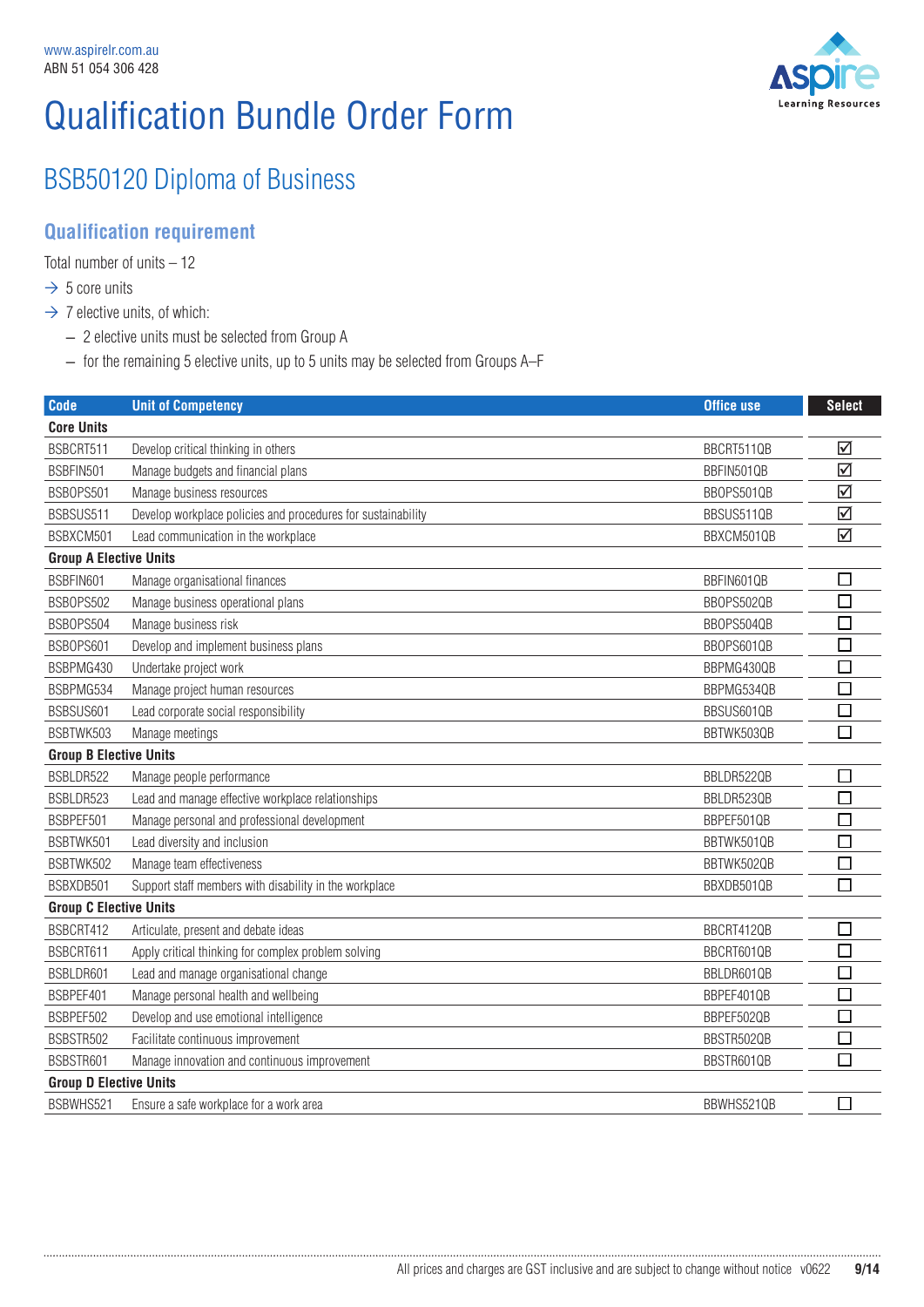

| <b>Code</b>                   | <b>Unit of Competency</b>                                     | Office use | <b>Select</b> |
|-------------------------------|---------------------------------------------------------------|------------|---------------|
| <b>Group E Elective Units</b> |                                                               |            |               |
| BSB0PS404                     | Implement customer service strategies                         | BBOPS404QB |               |
| BSB0PS505                     | Manage organisational customer service                        | BBOPS505QB |               |
| BSBTWK401                     | Build and maintain business relationships                     | BBTWK401QB |               |
| <b>Group F Elective Units</b> |                                                               |            |               |
| BSBTEC403                     | Apply digital solutions to work processes                     | BBTEC403QB |               |
| BSBTEC404                     | Use digital technologies to collaborate in a work environment | BBTEC404QB |               |
| BSBTEC601                     | Review organisational digital strategy                        | BBTEC601QB |               |
| BSBXCS402                     | Promote workplace cyber security awareness and practices      | BBXCS402QB |               |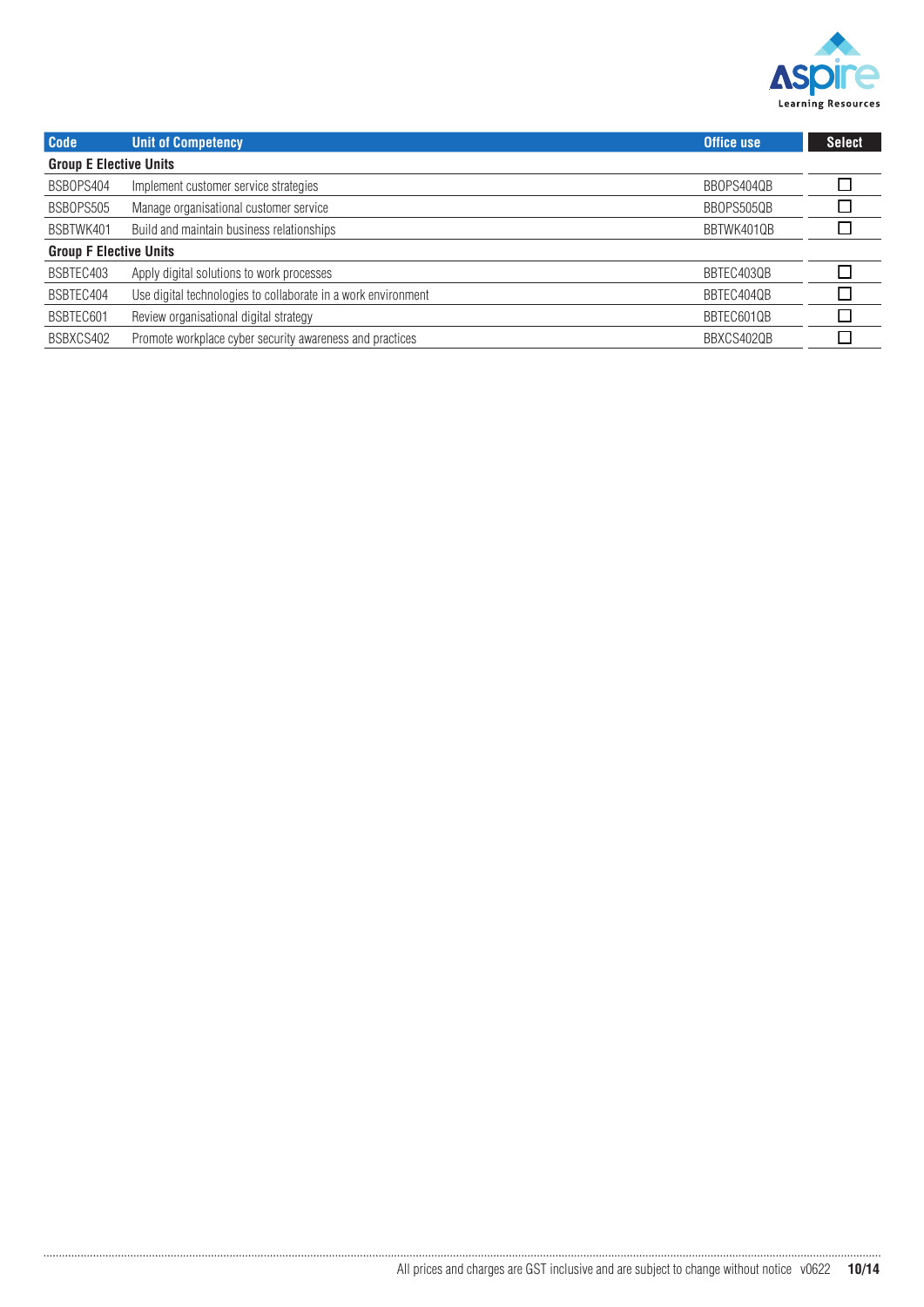

## BSB50420 Diploma of Leadership and Management

#### **Qualification requirement**

Total number of units – 12

- $\rightarrow 6$  core units
- $\rightarrow$  6 elective units

| <b>Code</b>               | <b>Unit of Competency</b>                                    | <b>Office use</b> | <b>Select</b> |
|---------------------------|--------------------------------------------------------------|-------------------|---------------|
| <b>Core Units</b>         |                                                              |                   |               |
| BSBCMM511                 | Communicate with influence                                   | BBCMM511QB        | ☑             |
| BSBCRT511                 | Develop critical thinking in others                          | BBCRT511QB        | ☑             |
| BSBLDR523                 | Lead and manage effective workplace relationships            | BBLDR523QB        | ☑             |
| BSB0PS502                 | Manage business operational plans                            | BBOPS502QB        | ☑             |
| BSBPEF502                 | Develop and use emotional intelligence                       | BBPEF502QB        | ☑             |
| BSBTWK502                 | Manage team effectiveness                                    | BBTWK502QB        | ☑             |
| Elective Units - Choose 6 |                                                              |                   |               |
| BSBFIN501                 | Manage budgets and financial plans                           | BBFIN501QB        |               |
| BSBHRM522                 | Manage employee and industrial relations                     | BBHRM522QB        |               |
| BSBLDR522                 | Manage people performance                                    | BBLDR522QB        |               |
| BSB0PS501                 | Manage business resources                                    | BBOPS501QB        |               |
| BSB0PS504                 | Manage business risk                                         | BBOPS504QB        |               |
| BSB0PS505                 | Manage organisational customer service                       | BBOPS505QB        |               |
| BSBPEF501                 | Manage personal and professional development                 | BBPEF501QB        |               |
| BSBPMG534                 | Manage project human resources                               | BBPMG534QB        |               |
| BSBSTR502                 | Facilitate continuous improvement                            | BBSTR502QB        |               |
| BSBSUS511                 | Develop workplace policies and procedures for sustainability | BBSUS511QB        |               |
| BSBTWK501                 | Lead diversity and inclusion                                 | BBTWK501QB        |               |
| BSBTWK503                 | Manage meetings                                              | BBTWK503QB        |               |
| BSBWHS521                 | Ensure a safe workplace for a work area                      | BBWHS521QB        |               |
| BSBXCM501                 | Lead communication in the workplace                          | BBXCM501QB        |               |
| BSBXDB501                 | Support staff members with disability in the workplace       | BBXDB501QB        |               |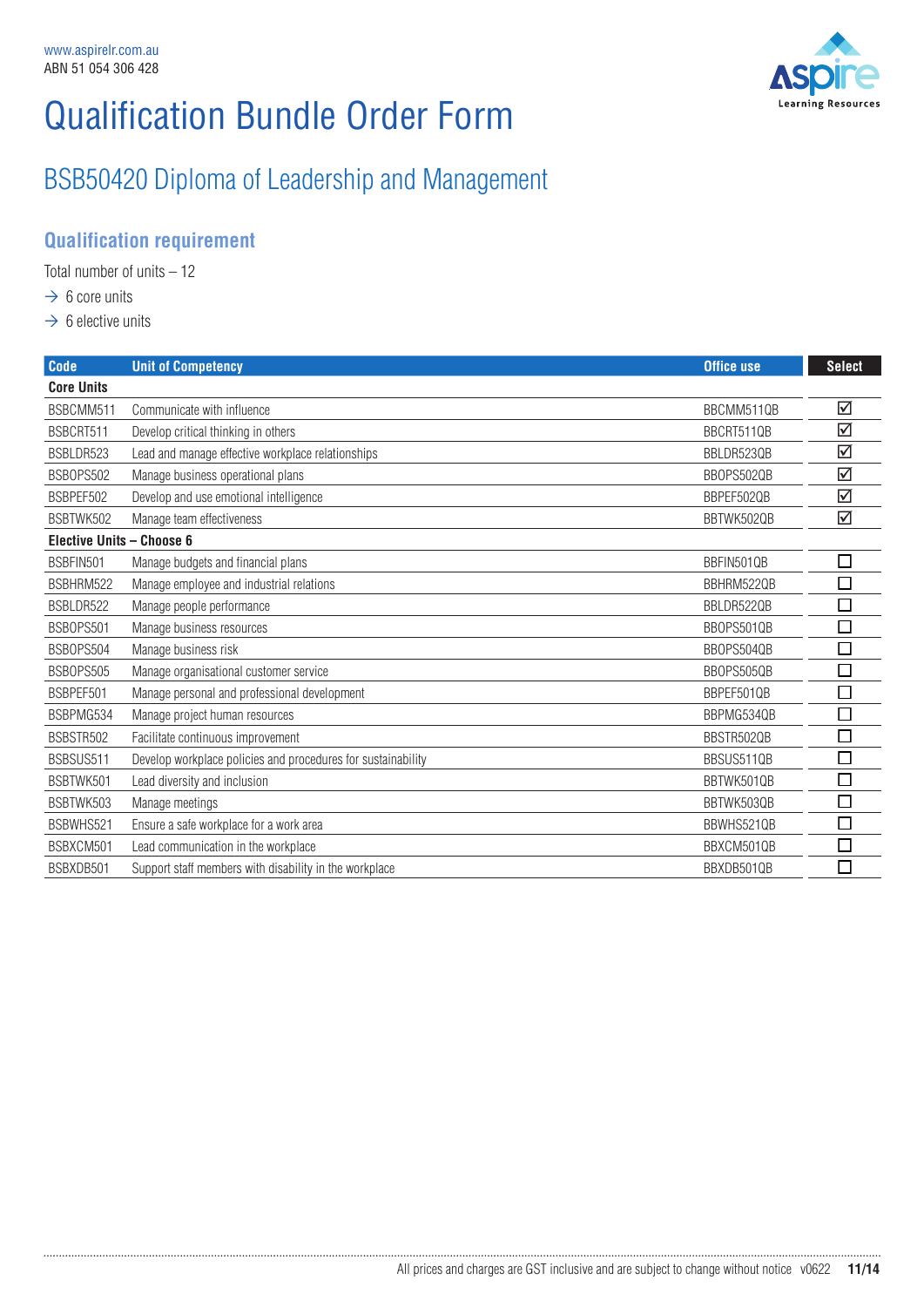

### BSB60120 Diploma of Business

#### **Qualification requirement**

Total number of units  $-10$ 

- $\rightarrow$  5 core units
- $\rightarrow$  5 elective units, of which:

- 3 elective units must be selected from Group A
- for the remaining 2 elective units, up to 2 units may be selected from Groups A–B

| <b>Code</b>                   | <b>Unit of Competency</b>                                    | <b>Office use</b> | <b>Select</b> |
|-------------------------------|--------------------------------------------------------------|-------------------|---------------|
| <b>Core Units</b>             |                                                              |                   |               |
| BSBCRT611                     | Apply critical thinking for complex problem solving          | BBCRT601QB        | ☑             |
| BSBFIN601                     | Manage organisational finances                               | BBFIN601QB        | ☑             |
| BSB0PS601                     | Develop and implement business plans                         | BBOPS601QB        | ☑             |
| BSBSUS601                     | Lead corporate social responsibility                         | BBSUS601QB        | ☑             |
| BSBTEC601                     | Review organisational digital strategy                       | BBTEC601QB        | ☑             |
| <b>Group A Elective Units</b> |                                                              |                   |               |
| BSBHRM614                     | Contribute to strategic workforce planning                   | BBHRM6140B        | □             |
| BSBLDR601                     | Lead and manage organisational change                        | BBLDR601QB        | □             |
| BSBSTR601                     | Manage innovation and continuous improvement                 | BBSTR601QB        | □             |
| BSBSTR602                     | Develop organisational strategies                            | BBSTR602QB        | $\Box$        |
| BSBWHS521                     | Ensure a safe workplace for a work area                      | BBWHS521QB        | $\Box$        |
| BSBXDB501                     | Support staff members with disability in the workplace       | BBXDB501QB        | П             |
| <b>Group B Elective Units</b> |                                                              |                   |               |
| BSBCMM511                     | Communicate with influence                                   | BBCMM511QB        | П             |
| BSBCRT511                     | Develop critical thinking in others                          | BBCRT511QB        | $\Box$        |
| BSBFIN501                     | Manage budgets and financial plans                           | BBFIN501QB        | □             |
| BSBHRM522                     | Manage employee and industrial relations                     | BBHRM522QB        | $\Box$        |
| BSBLDR602                     | Provide leadership across the organisation                   | BBLDR602QB        | □             |
| BSB0PS504                     | Manage business risk                                         | BBOPS504QB        | ┑             |
| BSB0PS505                     | Manage organisational customer service                       | BBOPS505QB        | □             |
| BSBPEF501                     | Manage personal and professional development                 | BBPEF501QB        | $\Box$        |
| BSBSTR801                     | Lead innovative thinking and practice                        | BBSTR801QB        | $\Box$        |
| BSBSUS511                     | Develop workplace policies and procedures for sustainability | BBSUS511QB        | □             |
| BSBXCM501                     | Lead communication in the workplace                          | BBXCM501QB        | П             |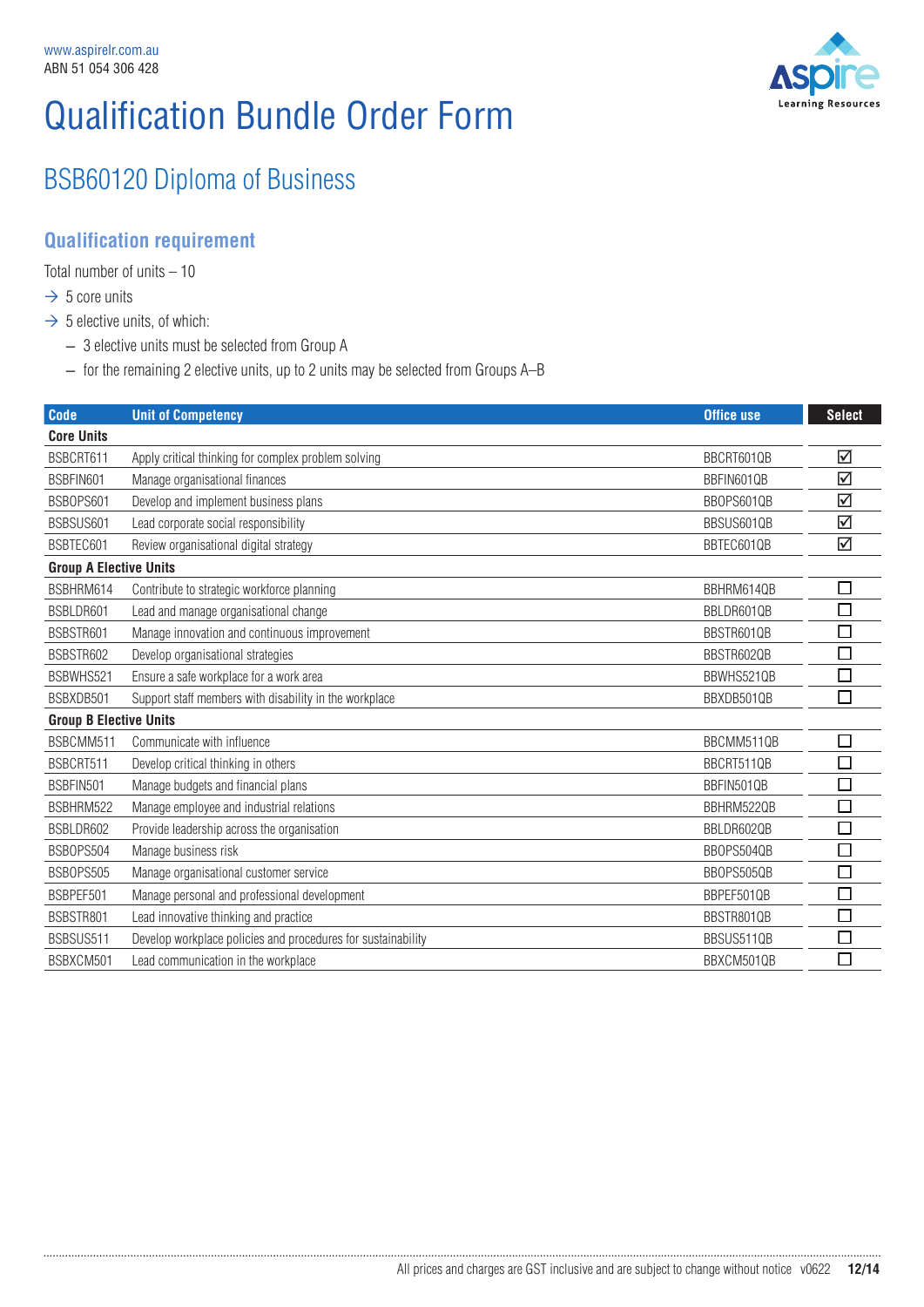

### BSB60420 Diploma of Leadership and Management

#### **Qualification requirement**

Total number of units – 10

- $\rightarrow$  5 core units
- $\rightarrow$  5 elective units

| <b>Code</b>               | <b>Unit of Competency</b>                                           | <b>Office use</b> | <b>Select</b> |
|---------------------------|---------------------------------------------------------------------|-------------------|---------------|
| <b>Core Units</b>         |                                                                     |                   |               |
| BSBCRT611                 | Apply critical thinking for complex problem solving                 | BBCRT601QB        | ☑             |
| BSBLDR601                 | Lead and manage organisational change                               | BBLDR601QB        | ☑             |
| BSBLDR602                 | Provide leadership across the organisation                          | BBLDR602QB        | ☑             |
| BSB0PS601                 | Develop and implement business plans                                | BBOPS601QB        | ☑             |
| BSBSTR601                 | Manage innovation and continuous improvement                        | BBSTR601QB        | ☑             |
| Elective Units - Choose 5 |                                                                     |                   |               |
| BSBCMM511                 | Communicate with influence                                          | BBCMM511QB        |               |
| BSBCRT511                 | Develop critical thinking in others                                 | BBCRT511QB        |               |
| BSBHRM614                 | Contribute to strategic workforce planning                          | BBHRM614QB        |               |
| BSBHRM615                 | Contribute to the development of diversity and inclusion strategies | BBHRM615QB        |               |
| BSBPEF501                 | Manage personal and professional development                        | BBPEF501QB        |               |
| BSBSTR602                 | Develop organisational strategies                                   | BBSTR602QB        |               |
| BSBSTR801                 | Lead innovative thinking and practice                               | BBSTR801QB        |               |
| BSBSUS601                 | Lead corporate social responsibility                                | BBSUS601QB        |               |
| BSBTEC601                 | Review organisational digital strategy                              | BBTEC601QB        |               |
| BSBXCM501                 | Lead communication in the workplace                                 | BBXCM501QB        |               |